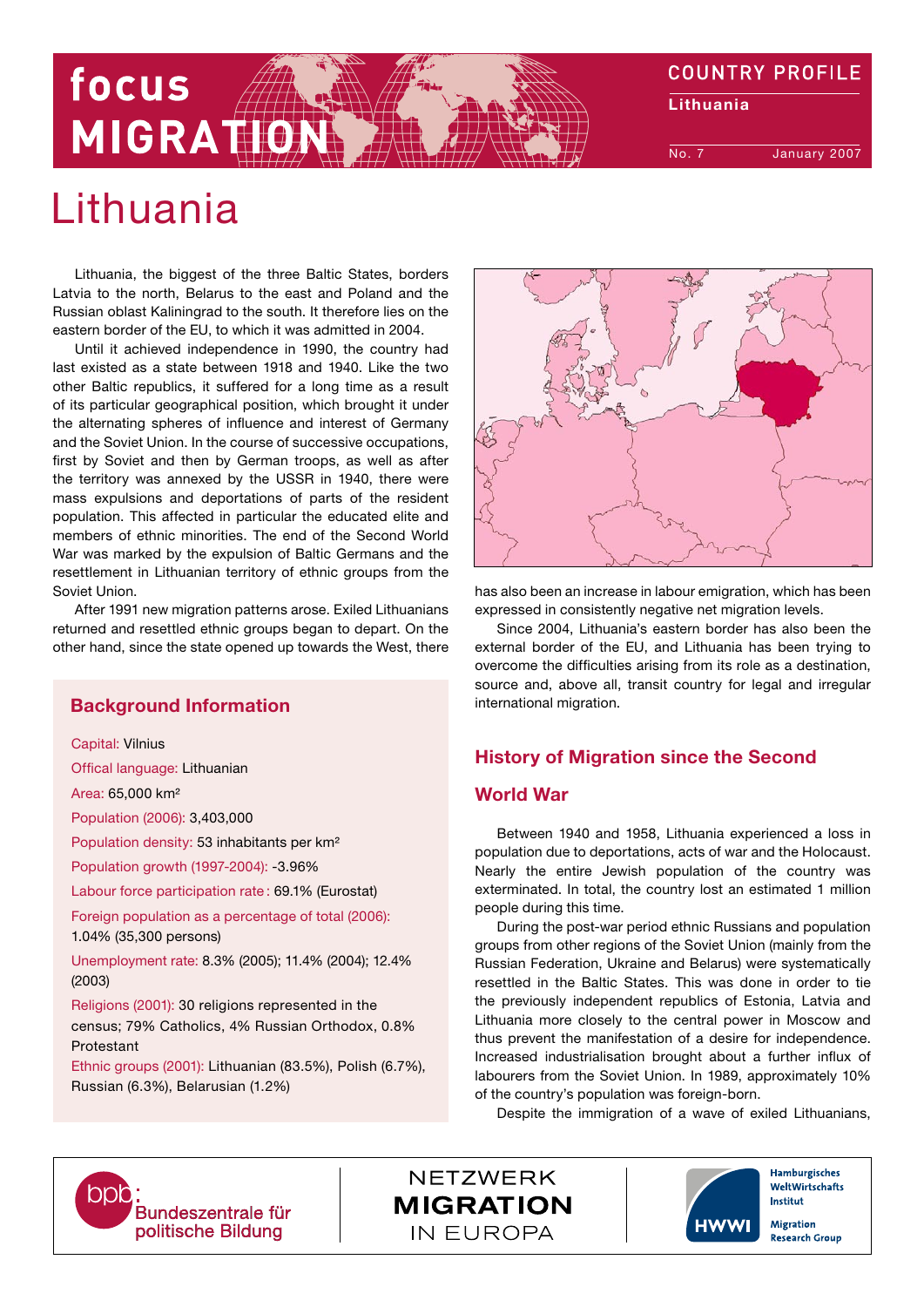the Baltic state has been experiencing a significant decline in population since the restoration of independence in 1990. Both natural population development and the migration balance have been negative since the beginning of the 1990s. Accountable are the period of drastic economic change from the earlier, planned economy to the current free-market economy, as well as the newly-won freedom to travel. In the first years after 1990, members of ethnic minorities in particular emigrated primarily to Russia and Ukraine. Since the second half of the 1990s, emigration to Western Europe and North America has been predominant. Since Lithuania's admission to the European Union in May 2004, and subsequent freedom of movement as workers to the United Kingdom, Ireland and Sweden, the number of Lithuanians working or studying abroad has increased further.

#### Figure 1: Migration balance in Lithuania, 1997-2005



Source: Department of Statistics, Government of Lithuania

# Migration Balance

Due to immigration from the territories of the Soviet Union, Lithuania experienced a positive net migration of 6,000 to 8,000 persons per year until the end of the 1980s.

Net migration has been consistently negative since the regaining of independence in 1990 (see Figure 1). In conjunction with the declining birth rate, this intensifies the country's overall demographic problem. Since 1989, the total population has shrunk by 5.8% (300,000 persons) to the current population of 3.4 million. The number of people emigrating from the country is also likely to be considerably underestimated.<sup>1</sup>

The reasons for which Lithuanians migrate are primarily of an economic nature: the prospect of finding a better job or a higher income abroad figure highly. According to official statistics, 61,800 Lithuanians left the country between 2001 and 2005, with 83.1% of that number leaving for employment reasons. Moreover, 37.2% of migrants above the age of 15 stated that they had been unemployed before leaving the country. In this period, Ireland, the United Kingdom, the USA, Spain and Germany were the main western destination countries for emigration. To date, however, the migration behaviour of ethnic minorities has differed significantly from that of ethnic Lithuanians; thus Russia, Ukraine and Belarus continue to be destination countries for Lithuanian emigration.

In the period between 2001 and 2005, 63.8% of migrants aged 15 years and above had secondary school qualifications, while a further 20.9% had a university degree. The phenomenon of highly-qualified people emigrating, commonly referred to as "brain drain", is not a major concern among the governing bodies in Lithuania; indeed, the Department of Migration<sup>2</sup> points to returnees using the knowledge gained abroad in their native country. This assumption coincides with a study<sup>3</sup> carried out among university students in 2005 in cooperation with Vilnius University. Students were asked, among other things, whether they were planning a stay abroad, and if so, for how long. Of 169 students, just 5.9% replied that they would want to turn

> their backs on Lithuania permanently. A significant majority of about 92% could only imagine a temporary stay abroad.

> These attitudes toward emigration also seem to be reflected in the general population. According to a study carried out by Lithuania's market and opinion research centre, 73% of those surveyed stated they had no intention of emigrating. Only 1.3% felt that permanent emigration was worth considering.4

> Lithuanians make considerable use of the opportunities that the free movement of workers gives to EU citizens. As only the United Kingdom, Sweden and Ireland<sup>5</sup> opened their employment markets fully in the first phase of the transitional arrangements (May 2004 to May 2006), labour migration within this legal framework

was concentrated primarily to these three countries. In the United Kingdom, Lithuanians made up about 15% of workers from the EU8<sup>6</sup> in the year 2005. Here they pursue low-skilled occupations as harvest helpers, bricklayers and temporary staff. In Ireland they make up a significantly higher proportion at 21%. Although there, too, they are mostly found in relatively simple forms of occupation, the numbers employed in the health service (as nurses and doctors) are rising.

# Resident Immigrant and Foreign Population

According to the latest census, in the year 2001 5.9% of the population of Lithuania was born outside the country and were therefore first generation immigrants. The most strongly represented countries of origin were the Russian Federation (47%), Belarus (28%) and Ukraine (10%), followed by Latvia (4%), Kazakhstan (3%), Poland (2%), Germany (0.7%) and the USA (0.5%). This indicates that the patterns of migration from the times of the Soviet Union, whereby most immigrants originated from the territories of the USSR, have remained consistent.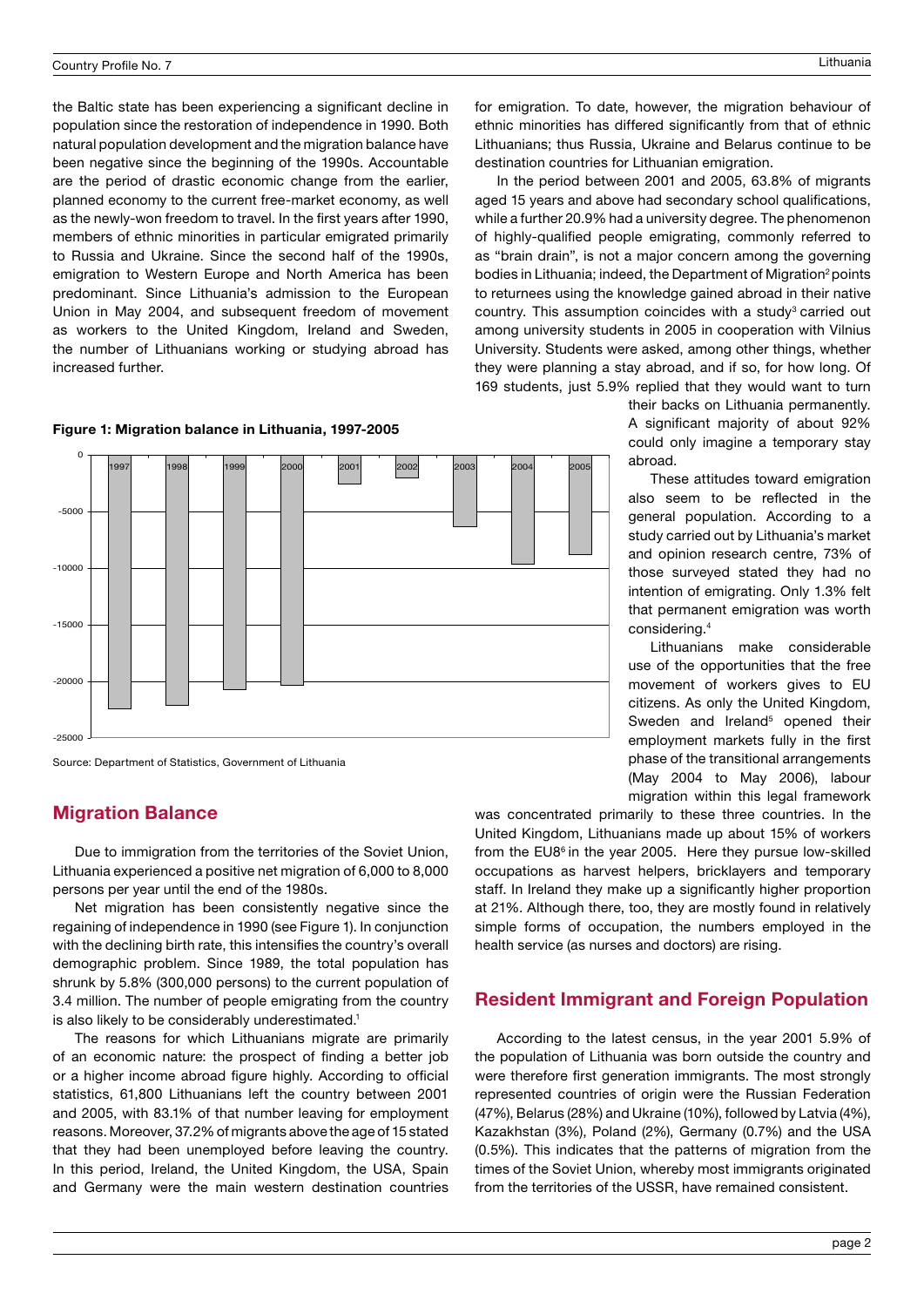#### Figure 3: Foreign population by country of origin (Beginning of 2006)



Source: Migration Department (2006)

Since 1999, the great majority of permanent and temporary residence permits have been granted for the purpose of reuniting families. According to the Department of Migration, 40% of permits issues in 2004 were for family reunification, compared with 15% for employment and 14% for educational purposes.

Figure 2: Foreign population and stateless persons according to residency status

|                                                                           | 2001   | 2002   | 2003   | 2004   | 2005   |
|---------------------------------------------------------------------------|--------|--------|--------|--------|--------|
| Total population<br>(in thousands)                                        | 3487.0 | 3475.6 | 3462.6 | 3445.9 | 3425.5 |
| Foreign citizens and<br>stateless persons<br>(in thousands)               | 30.2   | 28.1   | 30.5   | 30.2   | 32.6   |
| - with permanent<br>residency permit<br>(in thousands)                    | 26.4   | 23.3   | 25.1   | 25.4   | 25.6   |
| - with temporary<br>residency permit<br>(in thousands)                    | 3.8    | 4.8    | 5.4    | 4.8    | 7.0    |
| Foreign population and<br>stateless persons as<br>percentage of total (%) | 0.87   | 0.81   | 0.88   | 0.88   | 0.95   |

Sources: Department of Statistics, Government of Lithuania; Department for Citizenship and Identification Documents, Ministry of the Interior

At the beginning of 2006 there were about 35,300 foreign citizens registered temporarily (7,100) or permanently (28,200) in Lithuania. That makes up just 1% of the 3.4 million inhabitants. This, then, is substantially different from Estonia and Latvia, where a considerable proportion of the non-Baltic population is foreign or stateless. The small percentage in Lithuania is mostly explained by the extremely generous naturalisation procedures at the beginning of the 1990s and the comparatively low immigration since the 1990s.

With regard to the distribution of the resident foreign population, there is a clearly discernible difference between town and country. The resident foreign population is mostly concentrated in the capital city of Vilnius and, to a considerably lesser extent, in the former capital of Kaunas and the Baltic port of Klaipeda.

# Citizenship and Naturalisation

With the passing of the 1989 Law on Citizenship, almost the entire resident population of Lithuania legally registered on Lithuanian territory by the 3rd February 1989 was offered Lithuanian citizenship (known as the "Zero Option"). The only exceptions were former members of the Russian armed forces and secret services along with their families. Otherwise, Lithuanian citizenship was granted upon application irrespective of ethnic origin, duration of stay, or proven command of the language. According to the Organisation for Security and Cooperation in Europe (OSCE), from 1989 until the introduction of a more restrictive Law on Citizenship in 1991 the majority of inhabitants availed themselves of this opportunity and accepted Lithuanian citizenship. In 2001, 99% of all inhabitants were Lithuanian citizens.

According to the current Law on Citizenship, which came into force in 2003, a person can become naturalised if they have been living in Lithuania for at least 10 years, possess an unlimited residence permit, have passed an official language test, have passed an examination on the basic provisions of the Constitution, have taken the oath of allegiance to the Republic of Lithuania and are able to defray their own living costs. Dual citizenship is only possible in exceptional and justified cases, and in general those seeking naturalisation have to opt for one citizenship or the other.

#### Stateless persons

Statistics published by the United Nations High Commissioner for Refugees (UNHCR) show that there were about 8,700 stateless persons staying on Lithuanian territory in 2005, representing less than 1% of the country's population. According to the Department of Migration, most of them (7,500) possessed a permanent residence permit. Between the years 2001 and 2004, a total of 1,300 formerly stateless persons were naturalised. The group of stateless persons is therefore significantly smaller than those in the two other Baltic States (Estonia 136,000 stateless persons; Latvia 418,600).

# Legal Measures relating to Immigration and

#### **Residence**

Legislation concerning immigration and residence can be subdivided into a restrictive and a liberal phase. After regaining independence in the year 1990, a restrictive immigration policy, in particular with regard to citizens of the former Soviet Union, was designed to consolidate independence. To prevent an uncontrolled influx from the territories of the former USSR, the first Law on the Legal Status of Aliens was passed in March 1991. Among other things, the law made visas obligatory for citizens of neighbouring states to the east.7 The second phase of Lithuanian immigration policy is characterised by the desire to accede to the European Union and the associated conditions of bringing national law in line with the acquis communautaire.<sup>8</sup> To this end the legislation was further adapted in December 1998 and lastly in April 2004 by the Law on the Legal Status of Aliens. As a result, for example, EU citizens now have the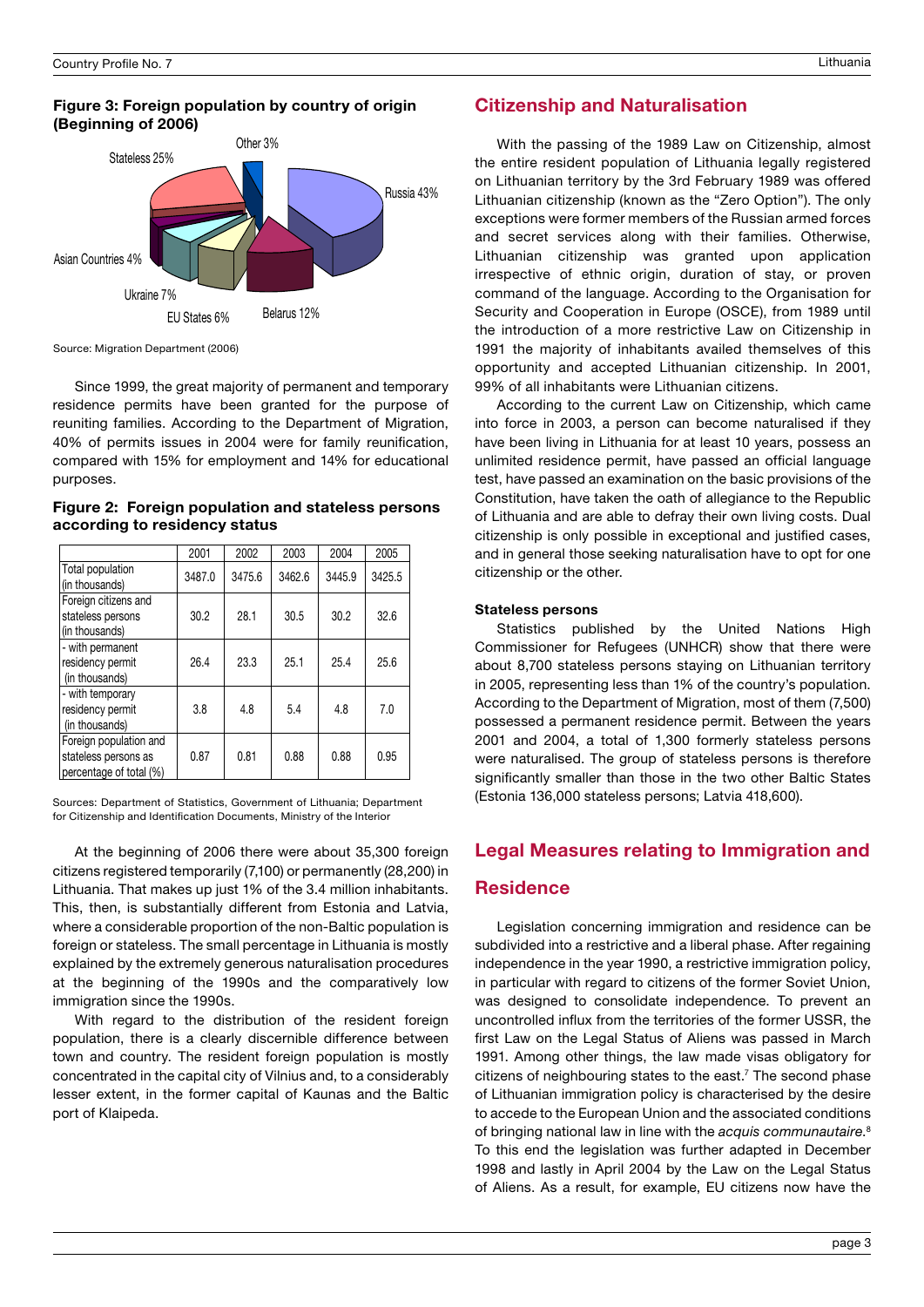right to reside and work in Lithuania. For stays lasting longer than three months they must obtain a residence permit, which simultaneously serves as a work permit, from the Department of Migration in Vilnius. By contrast, non-EU citizens must generally apply for an entry permit from a Lithuanian embassy. After entering the country it is possible to submit an application for a residence permit at the Department of Migration.

# Flight and Asylum

Only in recent years has Lithuania become a receiving country for refugees and asylum seekers. In 1997, the country ratified the 1951 Geneva Convention and the 1967 Protocol Relating to the Status of Refugees. These agreements, together with the Law on Refugees of the Republic of Lithuania passed in the year 2000, formed the legal framework within which it was possible to develop a uniform Lithuanian asylum policy. The 2004 Law on the Legal Status of Aliens changed the asylum application process, adapting national legislation to the EU acquis communautaire.

According to the Department of Migration, compared with other Baltic States, Lithuania has the highest number of asylum seekers. However, in comparison with Europe as a whole the number is small.

An asylum seeker must have arrived in Lithuania by crossing the border in the normal manner, or have presented themselves to the local authorities or the police within 48 hours of their entry. In practice, however, this can hardly be proved and so all applications are accepted in the first instance. This means that an application for asylum can be made both at a border crossing and at a police station. During the decision process, asylum seekers are accommodated in the Foreigners Registration Centre in Pabrade.

In the year 2005 there were a total of 410 applications for asylum. In the same year, 15 applications for asylum were granted on the basis of the Geneva Convention. A further

Source: Migration Department (2006)

328 applicants were granted subsidiary protection due to the impossibility of repatriation on account of acts of war, humanitarian crises, illness or other humanitarian reasons. In both categories, citizens of the Russian Federation represented the clear majority, followed by persons of Afghan nationality.

If the decision is affirmative, the persons concerned are taken to the Refugees' Reception Centre in Rukla. There a stay of six months is permitted which may be extended under certain conditions. Since 2005, initial integration measures have been offered at the reception centre. These include intensive language courses, professional training programmes and advice on how to enter the job market.

After staying at the reception centre, refugees and persons who have been granted subsidiary protection are given accommodation by local authorities. Further state aid is offered to assist integration. The twelve-month<sup>9</sup> programme comprises a monthly allowance, language tuition, social security, health insurance and assistance in seeking employment. According to the Department of Migration, Lithuania received approximately EUR 570,000 in 2005 from the European Refugee Fund for the integration of refugees. These funds were used to finance social integration projects including a day centre for refugees in Kaunas. Among other things, the centre offers advisory services and activities for young people and women. The provision of advice to refugees in Vilnius, Jonava and Klaipeda has also been improved.

The living conditions for asylum seekers in the Foreigners Registration Centre in Pabrade have received criticism from international organisations. The Red Cross and UNHCR consider the centre, which looks like a prison, to be unsuitable for accommodating persons who have escaped crisis situations in their country of origin. Both organisations are currently attempting to persuade the Lithuanian government that asylum seekers should be accommodated together with refugees and persons who have been granted subsidiary protection in the reception centre in Rukla.



Figure 4: Number of approved asylum applications according to status

# Integration of Foreigners and Ethnic Minorities<sup>10</sup>

Lithuania considers itself a multiethnic state; Lithuanian citizens can profess membership to different ethnic groups. The census asks both for citizenship and ethnic affiliation. According to the 2001 census, 83.5% of the population are ethnic Lithuanians. Poles make up the largest of the minority groups with 6.7% of the total population, followed by Russians (6.3%), Belarusians (1.2%), and Ukrainians (0.7%). Jews, Germans, Tatars, Latvians, Roma, Armenians and "others" together made up 0.7% of the population. A total of 0.9% of the population did not state their ethnicity. Lithuanians generally have a positive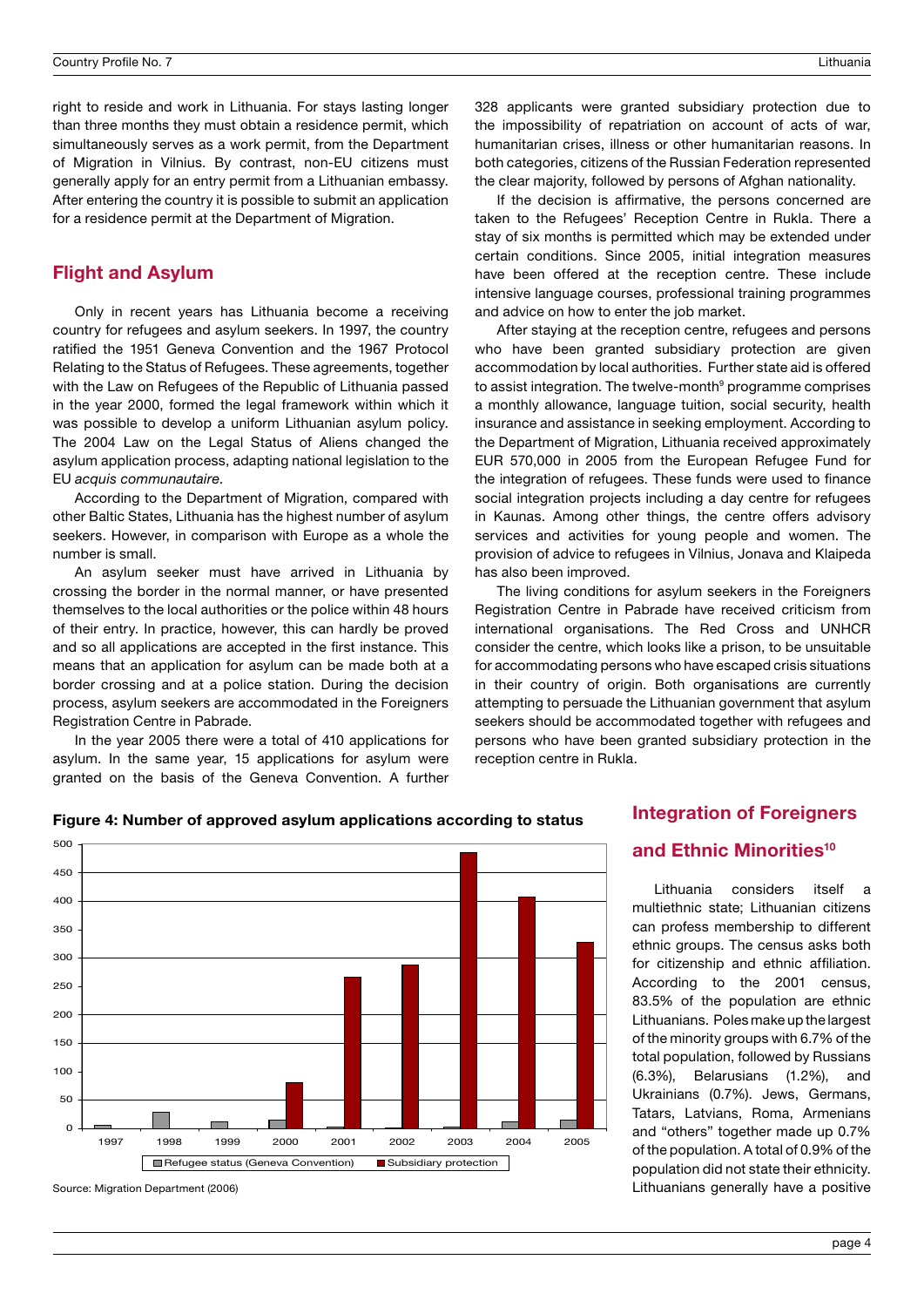relationship with their national minorities, even if discrimination cannot be excluded. Measures towards integration are aimed equally at foreign citizens and ethnic minorities.

Consisting of about 83.5% ethnic Lithuanians, Lithuania is the Baltic State in which the ethnic Baltic population forms the largest majority. In comparison, ethnic Estonians represent 68% of the population of Estonia, and ethnic Latvians 59% of the population of Latvia. In both countries the proportion of ethnic Russians is significantly higher. An anomaly occurs in eastern Lithuania, where Lithuanians only make up about half of the population, followed by the indigenous Poles who represent a third of the population there. In some regions near the Polish border, ethnic Poles are clearly in the majority. By contrast, while the Russian group is concentrated in certain areas of Lithuania, they do not represent the majority anywhere.

Unlike in the neighbouring Baltic States, the general population in Lithuania does not perceive the Russian minority as a threat. This is partly attributable to the fact that at the time of Soviet control comparatively few Russians and other Slavs were resettled in Lithuania. As a result, immediately before the regaining of independence, Russians, Belarusians and Ukrainians made up just 12.3% of the population, whereas they were significantly more populous in Latvia (42.3%) and Estonia (35.2%). In addition, Russians were better integrated in Lithuania than was the case in Latvia and Estonia. According to the 1989 census, 37.8% of ethnic Russians had a good command of the Lithuanian language. In comparison, only 15.2% of ethnic Russians in Estonia and 22.4% of ethnic Russians in Latvia had a good command of those countries' official languages. Nonetheless, the good cultural infrastructure of the ethnic Russians remaining in the country, with their Russian language newspapers and a wide variety of cultural activities and literature in their mother tongue, means that for many, learning the Lithuanian language is not a priority.

With regard to the Russian and Polish minorities in Lithuania, the government passed new regulations for education in schools in 2002. This established firmly for the first time that the language of a minority may also be the language of education and that lessons for children of national minorities may take place in their own language providing the Lithuanian language is taught parallel. Of the 2058 schools in Lithuania, 56 conduct lessons in Russian and a further 49 have introduced Russianspeaking classes. Accordingly, 5.9% of a total of 567,453 pupils are taught in Russian. By contrast, 83% of pupils are taught in Lithuanian. Other languages of instruction are Polish and Ukrainian. Those ethnic minorities which are smaller in number, such as the Armenians, Belarusians and Estonians, and which are also not locally concentrated, are offered the option of Sunday schools so as to consolidate their culture, language and identity.

According to absolute figures, the Roma, with 3,000 members, are one of the smaller ethnic minority groups. Despite their relatively small number, their integration has proven in some regards difficult, resulting among other things from the fact that they frequently have no command of the Lithuanian language. This creates other problems, such as a high number of school dropouts (a fifth of Roma children drop out of school before reaching school leaving age), unemployment, illiteracy and housing issues. Moreover, Roma in particular, and ethnic

minorities generally, are still victims of discrimination. The International Helsinki Federation of Human Rights, for example, reports discrimination from the police, the authorities and from teachers at school. The predominant image of Roma among the Lithuanian public, reinforced by the media, is essentially negative. In 2001 the government adopted an integration programme tailored to the Roma minority, which in the same year brought about the establishment of a Roma Public Centre in Vilnius, and in subsequent years prioritised initiatives in the education sector. As a result, schoolbooks were published for Roma and, in 2002, pre-school education especially for Roma children was offered for the first time.

Judging by interethnic relationships of a personal nature (e.g. with friends, acquaintances, relatives), the integration of minorities in Lithuania may be regarded as somewhat advanced, whereas in the employment market, and particularly among smaller firms, essentially monoethnic structures may be observed.

Compared with Lithuanians there is a higher rate of unemployment among the ethnic minorities (2002: 18.5% v 12.8%). According to a Ministry of Social Security report, ethnic Poles and ethnic Russians in particular are more frequently affected by unemployment than the Lithuanian control group. That can be attributed to, among other things, a lack of language competence.

A glance at educational levels shows significant differences between the ethnic minorities. The Jewish minority has the highest level of education overall, followed by the Armenians, Ukrainians and the Russians. Poles and Roma represent the lowest number of people with higher qualifications (e.g. university degrees). As it is necessary to have a command of Lithuanian in order to enrol in university, ethnic minorities increasingly attend schools where lessons are conducted in Lithuanian.

Although minorities account for about 17% of the population, they made up 10% of members in the national parliament (Seimas) in 2000. In the higher management levels and at government level too, minorities tend to be less commonly represented. Where political representation is concerned there is the AWPL (Polish Election Action of Lithuania) and the Russian Union of Lithuania; between them they hold seven of the 51 seats in the Vilnius city council. A further 14 councillors are members of the "For Vilnius" group, which regards itself as representing Lithuanian Poles, among others. However, at present none of the three groups is represented in the Seimas.

# Irregular Migration

Since 1990, Lithuania has been a destination and transit country as well as a country of origin for irregular migration. In 2005, 150 individuals were detained for either entering the country illegally or for staying in Lithuania without a valid residence permit.<sup>11</sup> This figure is significantly below the number of detentions in previous years (2002: 329; 2003: 283; 2004: 254). The great majority of detainees in these years came from Russia, Belarus, Ukraine and the Republic of Moldova. Among Asian countries of origin in this period, Afghanistan, India, Pakistan and Vietnam are well represented.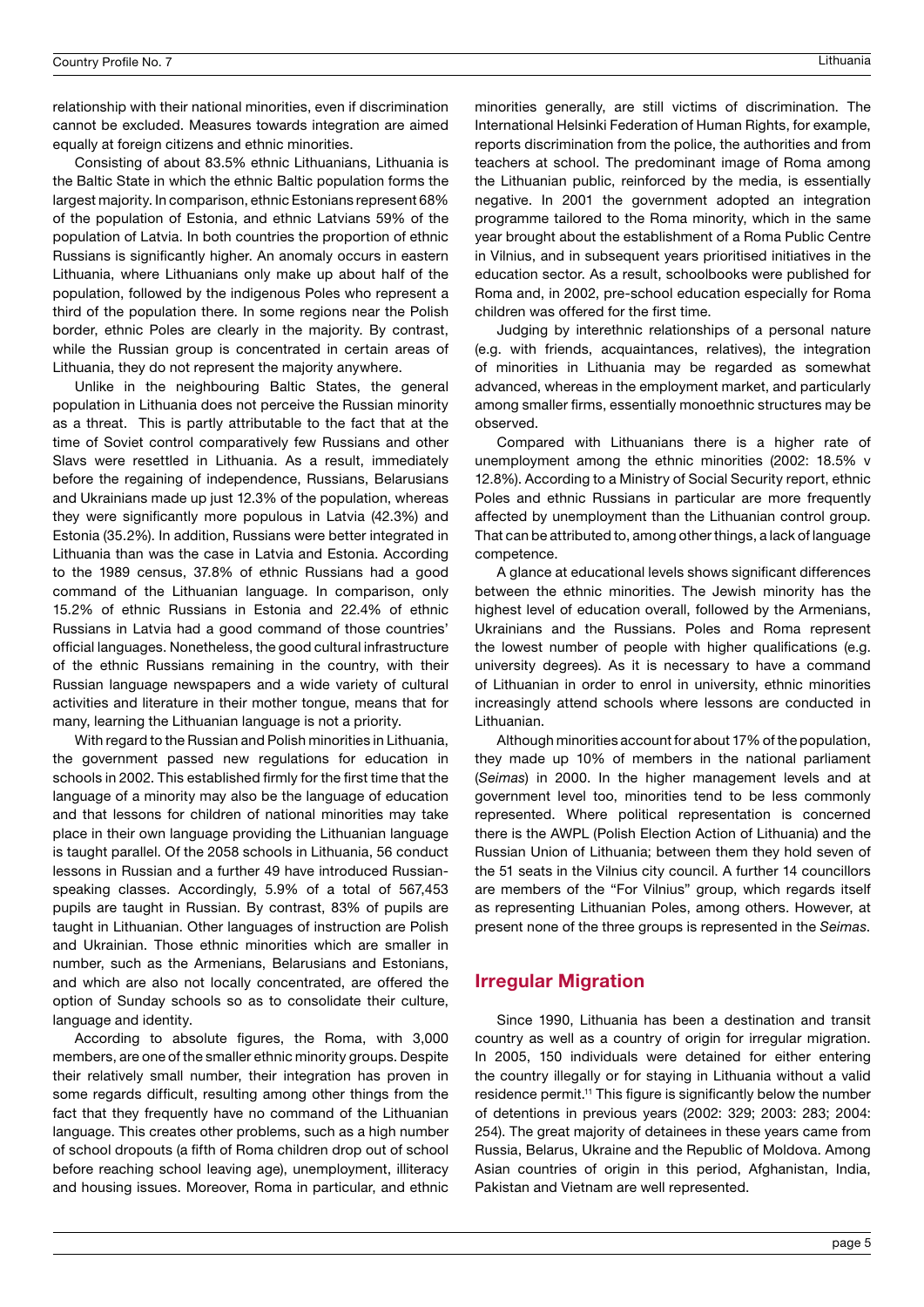In the context of combating irregular migration, repatriation agreements have been signed with the Russian Federation, Ukraine, Croatia, the Republic of Moldova, Romania and Armenia. Furthermore, in February 2002 higher fines were introduced for entering, crossing, remaining in and leaving the country without authorisation. Those who assist irregular residence by providing accommodation or a job may also be fined.

#### Human trafficking

Among the Baltic States, Lithuania is and always has been the country most affected by human trafficking.<sup>12</sup> The problem has worsened since the Baltic State joined the EU. This has been attributed to, firstly, a lack of electronic means of registration to assist in the search for missing persons, and secondly, the fact that only a small number of human traffickers were prosecuted.

According to Europol, approximately 1,200 Lithuanian women become victims of human trafficking each year. Victims are sexually exploited both in Lithuania and in Western European countries. For a long time Germany was the main country of destination for Lithuanian victims of human traffickers. According to the International Organization for Migration (IOM), however, the United Kingdom is now the country where most Lithuanian victims are picked up.

With a programme to research the causes of human trafficking in Lithuania, the government has taken action against this form of exploitation since 2002. The programme, in cooperation with European partners, aims to intensify the search for missing persons, to gather and publish relevant data, and to support an information campaign aimed specifically at women. It serves as a platform for many local projects and has developed successfully over the past years. In this context, victims of forced prostitution are offered rehabilitation measures, including psychological and medical care, temporary accommodation and material support. In the year 2005, a total of 13 local non-governmental organisations (NGOs) were given financial support to care for victims of forced prostitution and trafficking.

In the year 2003, Lithuania ratified the protocols to prevent, suppress and punish trafficking in persons, especially women and children, supplementing the UN Convention against transnational organised crime. In the same year, the penal legislation for human trafficking was intensified. According to the US State Department, in 2005 there were 13 convictions with sentences ranging from fines to fourteen years' imprisonment.

At the end of 2005, Estonia, Latvia and Lithuania, in cooperation with the British Embassy in Riga and the US State Department, adopted a two-year programme intended to improve the institutional and legal framework in the fight against irregular migration and human trafficking.

#### Current Developments

Developments in the area of migration are currently aimed primarily at securing the border. Lithuania has not yet settled completely into its new role as a border country of the EU. At present the primary concern is to implement the strategic plan for securing the border, which provides for the establishment of an effective infrastructure and sufficient border posts by 2010. Above all, stronger controls and effective securing of the external borders are regarded as the most important step in implementing the Schengen Agreement.

Improved cooperation with neighbouring countries to the east in matters of migration and asylum in association with EU neighbourhood programmes is also of high importance. One example of this is Lithuania's participation in the TACIS programme by which the EU, among other things, wants to work more closely with neighbouring states in the areas of economics, institutional reforms and nuclear security. In this context, Lithuania and Austria are assisting Ukraine with reforms to its laws on migration and refugees.

Relations with the neighbouring Russian region of Kaliningrad represent a further important issue and future challenge. This region is separated from the rest of Russia by Lithuanian, Latvian and Polish territory, so that travellers from and to Kaliningrad by direct land route have to cross at least one of these EU countries. During negotiations for admission to the EU, this specific situation had led to tension between Russia, Lithuania and the EU, as Moscow in particular insisted on its people having visa-free access to Kaliningrad. Although it was possible to solve this matter by means of a compromise, the problems of securing the external border remain. Here Lithuania, like Poland and other border states, relies on the EU for technical and financial support. In this respect, in March 2006 the EU made an inspection visit to Lithuania and attested that the Kaliningrad transit programme was being implemented satisfactorily. The most important goal in this context remains the implementation of the Schengen Agreement to which Lithuania has already been admitted. To judge by recent developments, this can probably no longer be expected for the year 2007.

With regard to Lithuania's immigration policy, it can be assumed that it will become more rigid in the future. The newly devised application procedure for non-EU citizens is a first indication of this trend.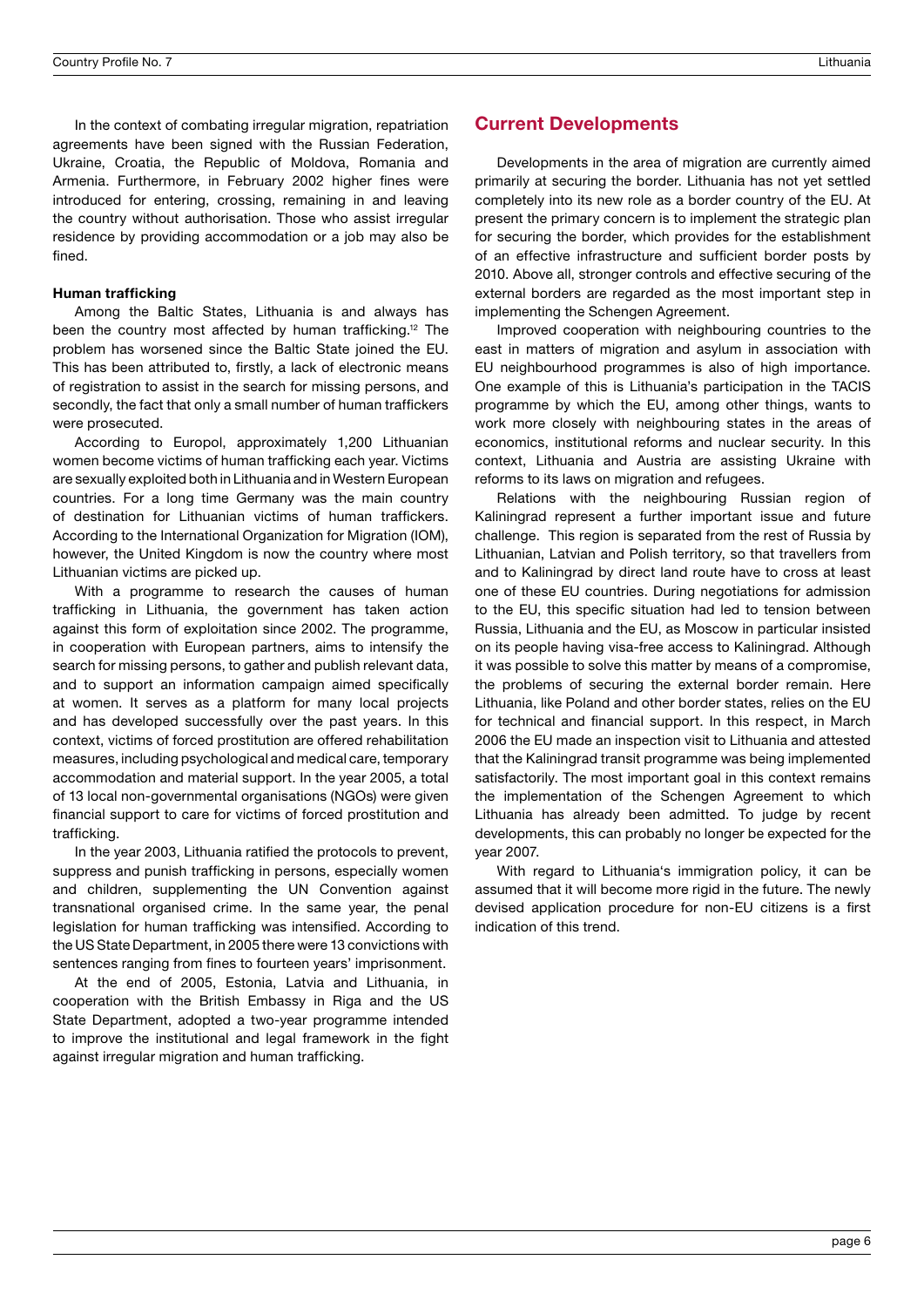#### Footnotes

- According to the Department of Migration, it is not possible to gather exact data due to inadequate recording methods and the absence of political will.
- See also the interview with Almantas Gavenas, director of the Department of Migration in the Lithuanian Interior Ministry, in: Baltic Times, 04.05.2005 (456), p. 16
- See Brake, Kuoni and Simetaite (2005).
- See Traser (2005).
- <sup>5</sup> Germany has extended the transitional period to 2009 and will probably maintain it until 2011.
- The term "workers from the EU8" refers to workers from the eight Central and Eastern European countries that acceded to the European Union on 1 May 2004.
- In the 1990s agreements on labour migration were concluded with the Russian Federation and Belarus.
- The term *acquis communautaire* refers to the entire body of laws of the European Communities and the European Union which candidate countries must adopt to become EU members.
- Here too an extension is possible under certain conditions; however, support from the Reception Centre and local authorities together is limited to a maximum of 60 months.
- The Lithuanian Department of Statistics uses the terms "nationality" and "ethnicity" synonymously. Following the United Nations Economic Commission for Europe (UNECE) and Eurostat, the term "member of a national (ethnic) minority" is defined as follows: A member of an ethnic minority is a person who freely admits belonging to this group and endeavours to preserve the culture of this group (namely the language, observances, customs and national and ethnic identity).
- See Migration Department (2006).
- <sup>12</sup> See International Helsinki Federation for Human Rights (2006).

# References and Further Reading

- Brake, B., Kuoni, B. and I. Simetaite (2005): Potential of Lithuania´s Undergarduate Students to work or to study in Countries of the European Union. Working Paper, Vilnius University. Vilnius.
- Girleviciute, J. (2005): "No Threat of Immigration Flow to Lithuania." In: Baltic Times. 04.05.2005 (456), p. 16.
- International Helsinki Federation of Human Rights (2006): 'Lithuania.' Human Rights in the OSCE Region: Europe, Central Asia and North America. Report 2006 (Events of 2005). Vienna.

http://www.ihf-hr.org/documents/doc\_summary.php?sec\_ id=3&d\_id=4255

• International Helsinki Federation of Human Rights (2003): 'Lithuania.' Human Rights in the OSCE Region: Europe, Central Asia and North America, Report 2003 (Events of 2002). Vienna.

http://www.ihf-hr.org/documents/doc\_summary.php?sec\_ id=3&d\_id=1322

- Kasatkina, N. and V. Beresneviciute (2004): Ethnic Structure, Inequality and Governance of the Public Sector in Lithuania. UNRISD-Working-Paper. Geneva.
- Migration Department (2006): Migration Yearbook 2005. Vilnius.
- Migration Department (2005): Migration Annual 2004. Vilnius.
- Ministry of Social Security and Labour (Ed.) (2003): Social Report of Lithuania. Vilnius.
- Sipavicieno, A.(1997): "Foreign labour in Lithuania: Immigration, employment and illegal work." International Migration Papers. Informal Network on Foreign Labour in Central and Eastern Europe. Luxembourg.
- Traser, J. (2004): Who is afraid of EU enlargement? Report on the Free Movement of Workers in EU-25. European Citizen Action Service. Brussels.
- Tuchterhagen, R. (2005): Geschichte der Baltischen Länder. Munich.
- United Nations High Commissioner for Refugees (UNHCR) (2006): 2005 Global Refugee Trends. Geneva.
- United Nations High Commissioner for Refugees (UNHCR) (2006b): Statistical Yearbook 2004. Geneva.
- United Nations High Commissioner for Refugees (UNHCR) (2005): Statistical Yearbook 2003. Geneva.
- Vildziunieme, A. (1999): Outlines of migration policy in Lithuania, Latvia and Estonia. In: Sociumas - Internet Magazine.
- Zaagman, R. (1999): Conflict Prevention in the Baltic States: The OSCE High Commissioner on National Minorities in Estonia, Latvia and Lithuania. European Centre for Minority Issues (ECMI). Flensburg.
- Zukauskiene, R.(2005): Active Civic Participation of Immigrants in Lithuania. Country Report prepared for the European research project POLITIS, University of Oldenburg. •

http://www.uni-oldenburg.de/politis-europe/download/ Lithuania.pdf